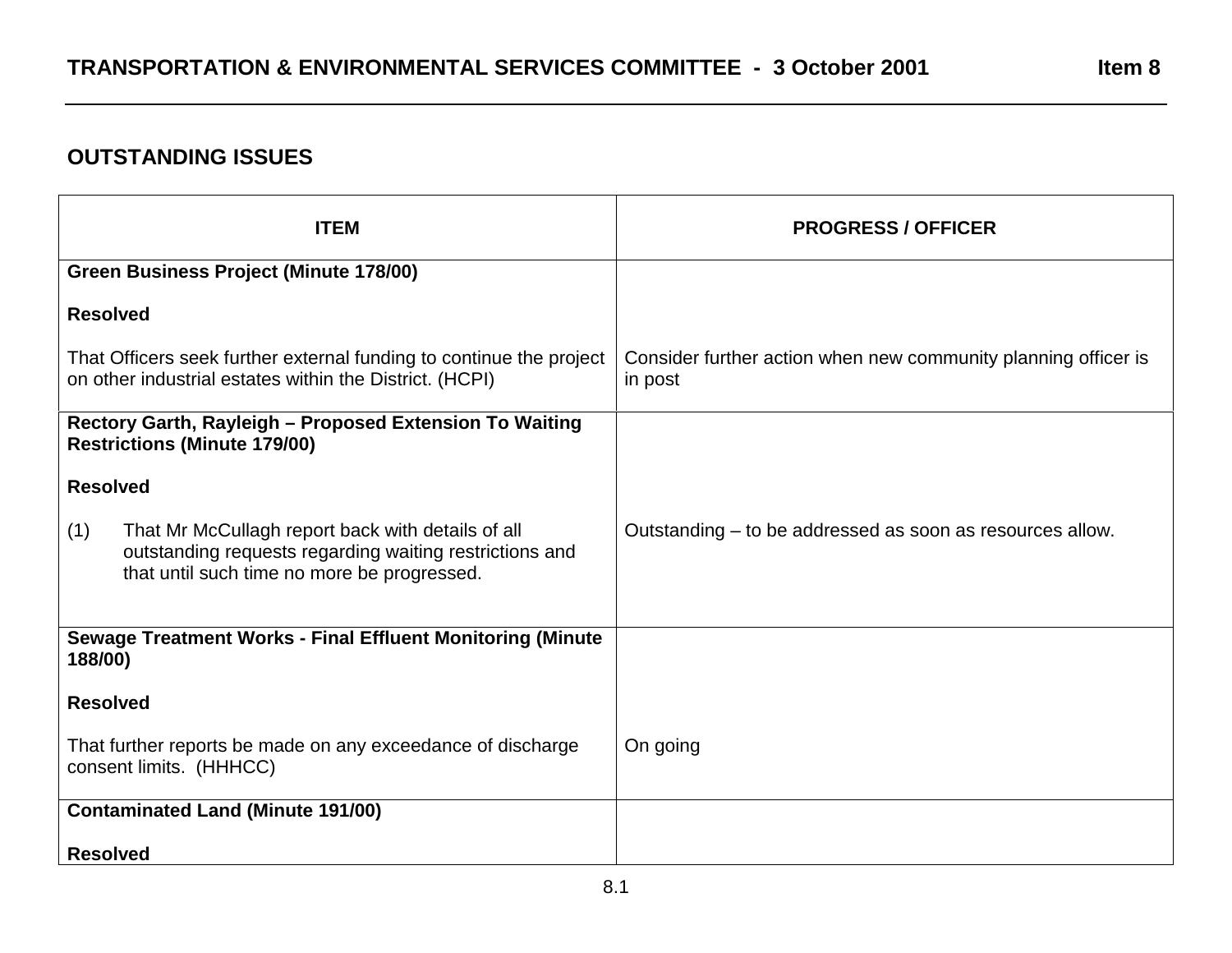| (3)                                                                                                                                                                                          | That further consideration be given to the resourcing<br>implications of the contaminated land regime.                                                                                        | To be considered on implementation                                                                                                                                                               |
|----------------------------------------------------------------------------------------------------------------------------------------------------------------------------------------------|-----------------------------------------------------------------------------------------------------------------------------------------------------------------------------------------------|--------------------------------------------------------------------------------------------------------------------------------------------------------------------------------------------------|
| (4)                                                                                                                                                                                          | That the joint initiative of the Essex Environmental<br>Protection Study Group and Essex County Council be<br>supported in the development of contaminated land<br>regime strategies. (HHHCC) | On going                                                                                                                                                                                         |
|                                                                                                                                                                                              | <b>Christmas Taxi Campaign (Minute 279/00)</b>                                                                                                                                                |                                                                                                                                                                                                  |
| <b>Resolved</b>                                                                                                                                                                              |                                                                                                                                                                                               |                                                                                                                                                                                                  |
| (2)                                                                                                                                                                                          | That public awareness of the measures taken to enhance<br>personal safety of passengers in taxis be promoted.<br>(HCPI/HRHM)                                                                  | Implemented for Christmas 2000 but currently no proposals to<br>repeat this exercise as no budget allocation                                                                                     |
|                                                                                                                                                                                              | Land North Of The Market Square, Rochford (Minute 285/00)                                                                                                                                     |                                                                                                                                                                                                  |
| <b>Resolved</b>                                                                                                                                                                              |                                                                                                                                                                                               |                                                                                                                                                                                                  |
| (3)                                                                                                                                                                                          | That the results of the investigations be reported back to<br>the Council for consideration. (HCPI)                                                                                           | Awaiting feedback from the landowners                                                                                                                                                            |
|                                                                                                                                                                                              | Efficiency of Lighting in Council Car Parks (Minute 363/00)                                                                                                                                   |                                                                                                                                                                                                  |
| <b>Resolved</b>                                                                                                                                                                              |                                                                                                                                                                                               |                                                                                                                                                                                                  |
| To recommend to the Community Safety Sub-Committee that the<br>funding of £150 for the Secured Car Park Scheme report only be<br>progressed if the Head of Revenue and Housing Management is |                                                                                                                                                                                               | HRHM not satisfied as to the independence of the origins of the<br>report so this was not implemented.                                                                                           |
| (HRHM)                                                                                                                                                                                       | satisfied as to the independence of the origins of the report.                                                                                                                                | Independent report secured for The Approach Car Park and<br>lighting work included in the specification for upgrading the whole<br>of the car park. To be reviewed by F & GP Committee given the |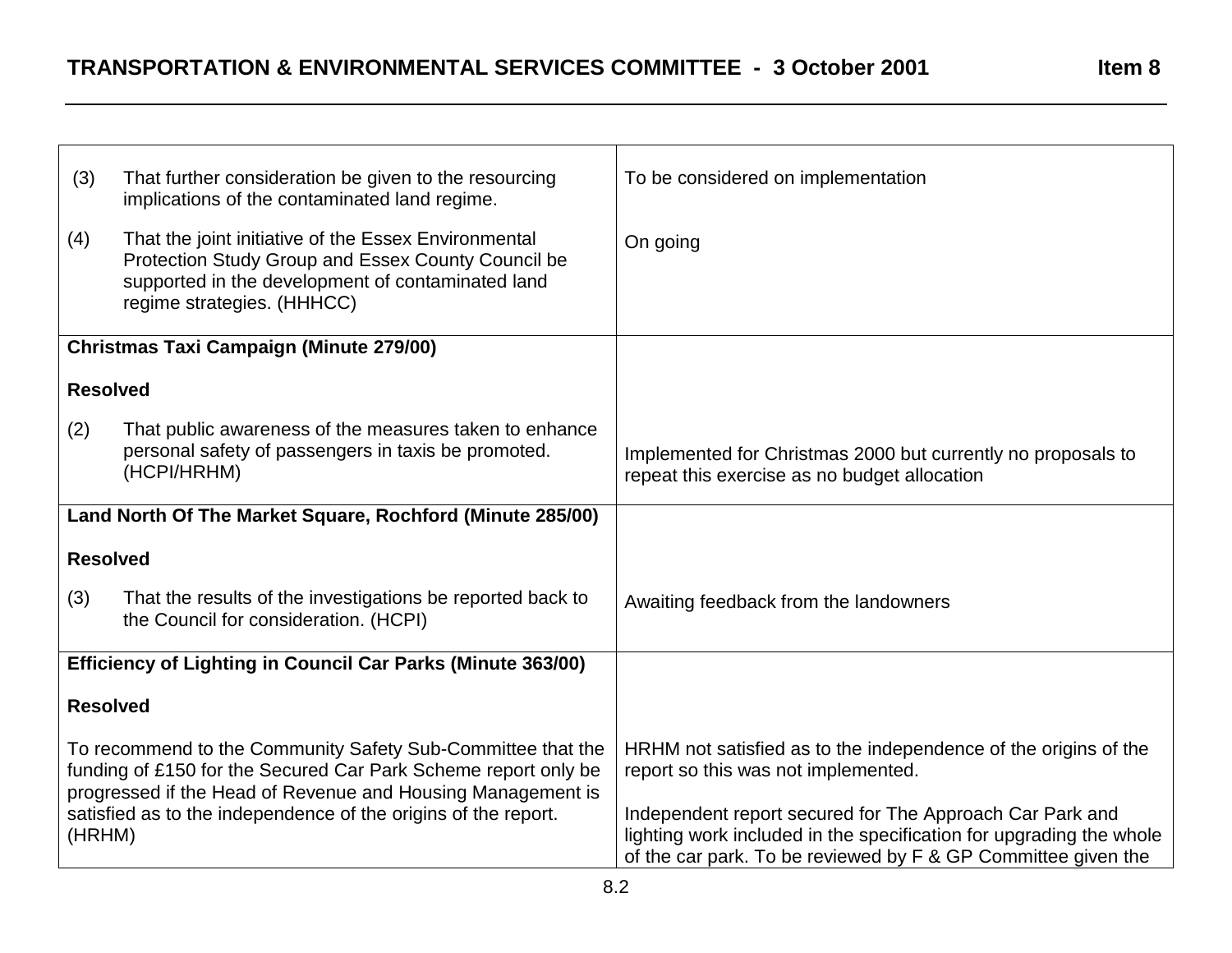|                                                                                                                                          |                                                                                                                                                                                                                              | cost estimate is over budget provision.                                       |
|------------------------------------------------------------------------------------------------------------------------------------------|------------------------------------------------------------------------------------------------------------------------------------------------------------------------------------------------------------------------------|-------------------------------------------------------------------------------|
|                                                                                                                                          | Rochford District Replacement Local Plan Inner Green Belt<br><b>Boundary Study (Minute 21/01)</b>                                                                                                                            |                                                                               |
| <b>Resolved</b>                                                                                                                          |                                                                                                                                                                                                                              |                                                                               |
| (1)                                                                                                                                      | That the criteria laid out in the Appendix to the Report be<br>approved for use as a site selection tool to establish a<br>shortlist of sites for possible release from the Green Belt.                                      | Work in progress – outcomes linked with Urban Capacity Study                  |
| (2)                                                                                                                                      | That an exempt report be brought back to the Sub-<br>Committee once the appraisal process has been<br>completed, to assess amendments to the Green Belt<br>boundary and the implications of the assessment process.<br>(HPS) | Not yet implemented                                                           |
| Various Roads Hawkwell And Hockley - Proposed Variation<br>To Existing Waiting Restrictions And On-Street Parking<br>Bays (Minute 23/01) |                                                                                                                                                                                                                              |                                                                               |
| <b>Resolved</b>                                                                                                                          |                                                                                                                                                                                                                              |                                                                               |
| (2)                                                                                                                                      | That investigations be carried out regarding the issue of<br>providing ease of parking for care workers. (Area<br>Highways, ECC)                                                                                             | To be addressed during Decriminalisation of Parking<br>Enforcement procedure. |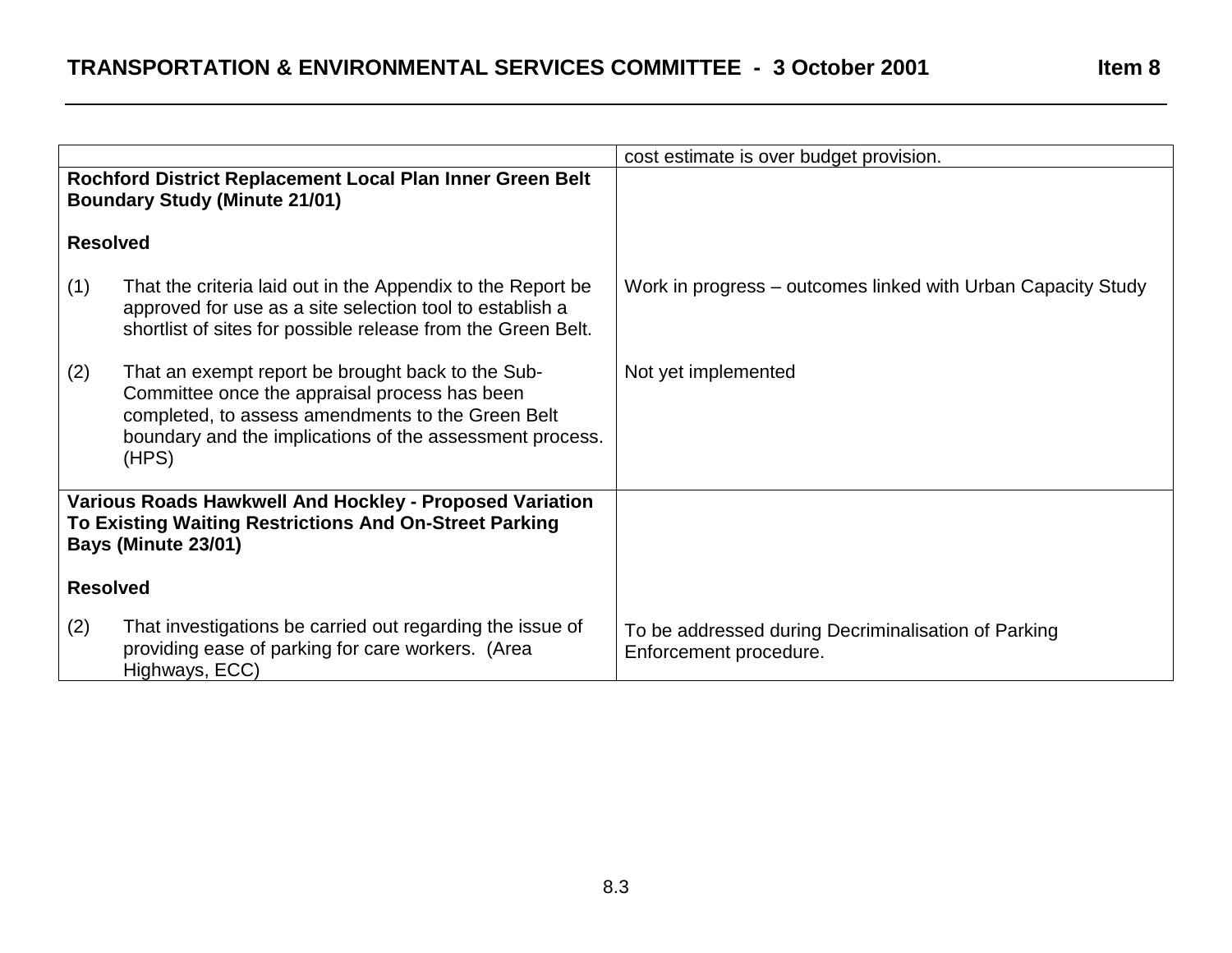|                                                                                                                                                                                                                                  | <b>Christmas And New Year Refuse Collection (Minute 36/01)</b>                                                                                                                                                                                                                    |                                                      |
|----------------------------------------------------------------------------------------------------------------------------------------------------------------------------------------------------------------------------------|-----------------------------------------------------------------------------------------------------------------------------------------------------------------------------------------------------------------------------------------------------------------------------------|------------------------------------------------------|
|                                                                                                                                                                                                                                  | <b>Resolved</b>                                                                                                                                                                                                                                                                   |                                                      |
| That a report comes back to a future meeting of the<br>Transportation & Environmental Services Committee to agree the<br>option to be implemented for the year 2001/2 and the method of<br>advertising to be adopted. (CD(F&ES)) |                                                                                                                                                                                                                                                                                   | Item 21 on this agenda.                              |
|                                                                                                                                                                                                                                  | <b>Urban Capacity Study (Minute 109/01)</b>                                                                                                                                                                                                                                       |                                                      |
|                                                                                                                                                                                                                                  | <b>Resolved</b>                                                                                                                                                                                                                                                                   |                                                      |
| (1)                                                                                                                                                                                                                              | That the results of the Urban Capacity Study together with<br>the previously published Housing Needs Study be taken<br>into account in the preparation of the housing policies and<br>proposals in the Rochford District Replacement Local<br>Plan.                               | Work in progress to prepare revised housing policies |
| (2)                                                                                                                                                                                                                              | That a formal consultation on the Study findings be<br>undertaken with the Joint Structure Planning Authorities<br>and reported to a future meeting of the Sub-Committee.                                                                                                         | In progress                                          |
|                                                                                                                                                                                                                                  | <b>Recommendations from the Stambridge Sewage Treatment</b><br><b>Works Working Group (Minute 109/01)</b>                                                                                                                                                                         |                                                      |
| (2)                                                                                                                                                                                                                              | That a final meeting of the Stambridge Sewage Treatment<br>Works Working Group be held as early as practicable after<br>the next meeting of the Stambridge Sewage Treatment<br>Works Liaison Committee to confirm the completion of the<br>clearance process at the site. (HHHCC) | Report to T&ES October.                              |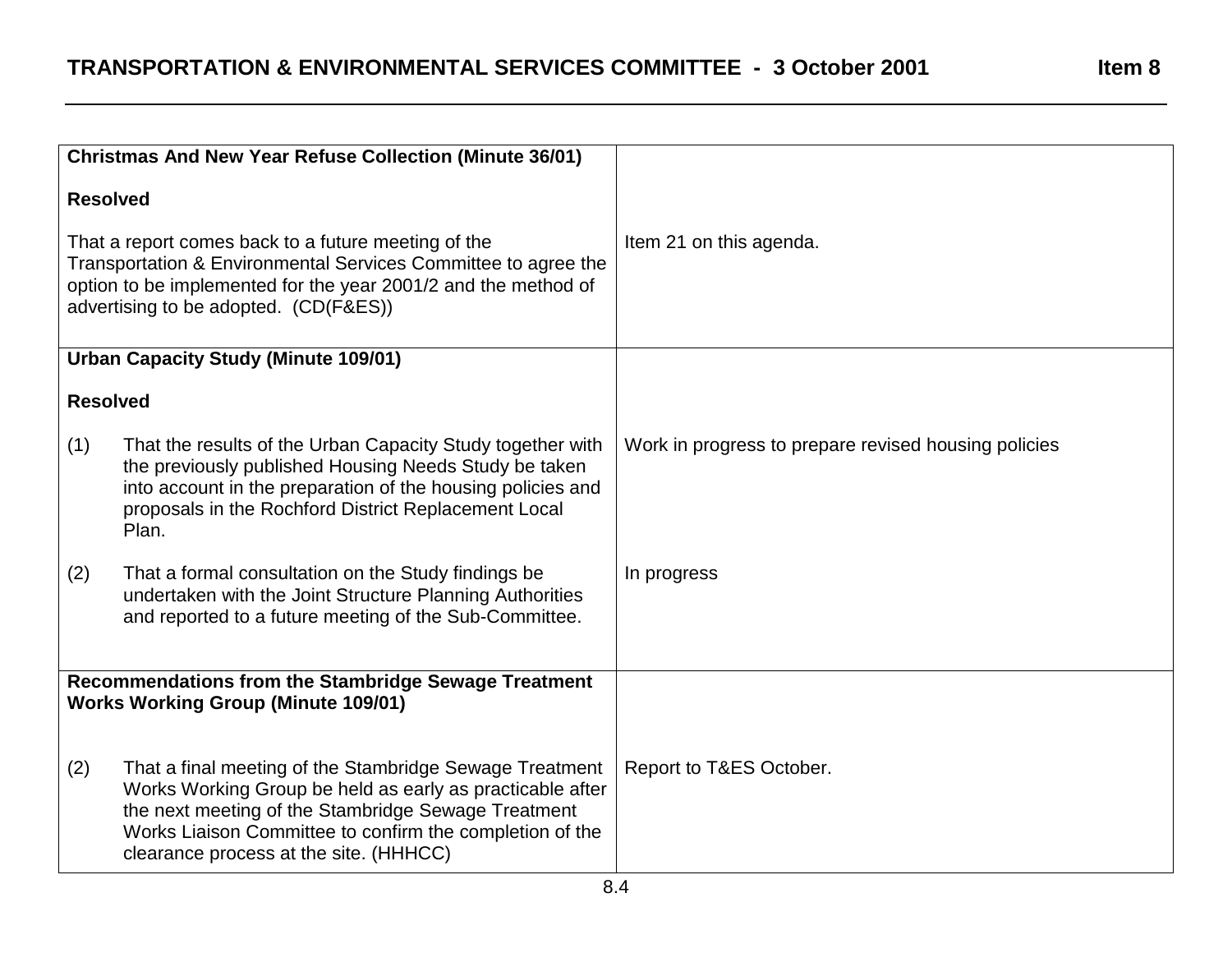|                 | Decriminalised Parking Enforcement (DPE) - an Update<br>(Minute 109/01)                                                                                                                                                             |                                                                                                                                                                                                                                                                                                                                                                                          |
|-----------------|-------------------------------------------------------------------------------------------------------------------------------------------------------------------------------------------------------------------------------------|------------------------------------------------------------------------------------------------------------------------------------------------------------------------------------------------------------------------------------------------------------------------------------------------------------------------------------------------------------------------------------------|
| (2)             | That following discussions with Essex County Council a<br>report on staffing levels and patrol coverage be made to a<br>future meeting of the Transportation Sub-Committee.<br>(HRHM)                                               | Discussions not yet opened with ECC as we are one of the last<br>authorities in Essex to proceed with DPE.<br>At 1 <sup>st</sup> September 2001 a draft of the Agency Agreement was<br>awaited from ECC but this has not been forthcoming in the time<br>scale promised. Meeting of the DPE Working Party required to<br>agree the path ahead, but only when the Agreement is available. |
|                 | <b>Expansion Of Recycling Scheme (Minute 115/01)</b>                                                                                                                                                                                |                                                                                                                                                                                                                                                                                                                                                                                          |
| <b>Resolved</b> |                                                                                                                                                                                                                                     |                                                                                                                                                                                                                                                                                                                                                                                          |
| (2)             | That the location of the collection rounds that would<br>operate the recycling scheme be agreed as detailed in the<br>report, subject to the inclusion of the Monday Rayleigh<br>round 1 in place of the Thursday Rayleigh round 7. | Scheme to start 24 September 2001 with the five new rounds.                                                                                                                                                                                                                                                                                                                              |
|                 | <b>Civic Amenity Site (Minute 116/01)</b>                                                                                                                                                                                           |                                                                                                                                                                                                                                                                                                                                                                                          |
| <b>Resolved</b> |                                                                                                                                                                                                                                     |                                                                                                                                                                                                                                                                                                                                                                                          |
| (2)             | That the Council assist with the distribution of passes if<br>requested by Essex County Council. (HHHCC)                                                                                                                            | To be implemented if assistance is requested by Essex County<br>Council                                                                                                                                                                                                                                                                                                                  |
|                 | Proposed Diversion Of Public Footpath 3, Stambridge<br>(Minute 123/01)                                                                                                                                                              |                                                                                                                                                                                                                                                                                                                                                                                          |
| <b>Resolved</b> |                                                                                                                                                                                                                                     |                                                                                                                                                                                                                                                                                                                                                                                          |
| (2)             | That the Head of Legal Services be authorised to take all<br>necessary steps to secure the making and confirmation of<br>a Public Path Diversion Order under the terms of Section                                                   | Proceeding                                                                                                                                                                                                                                                                                                                                                                               |

Item 8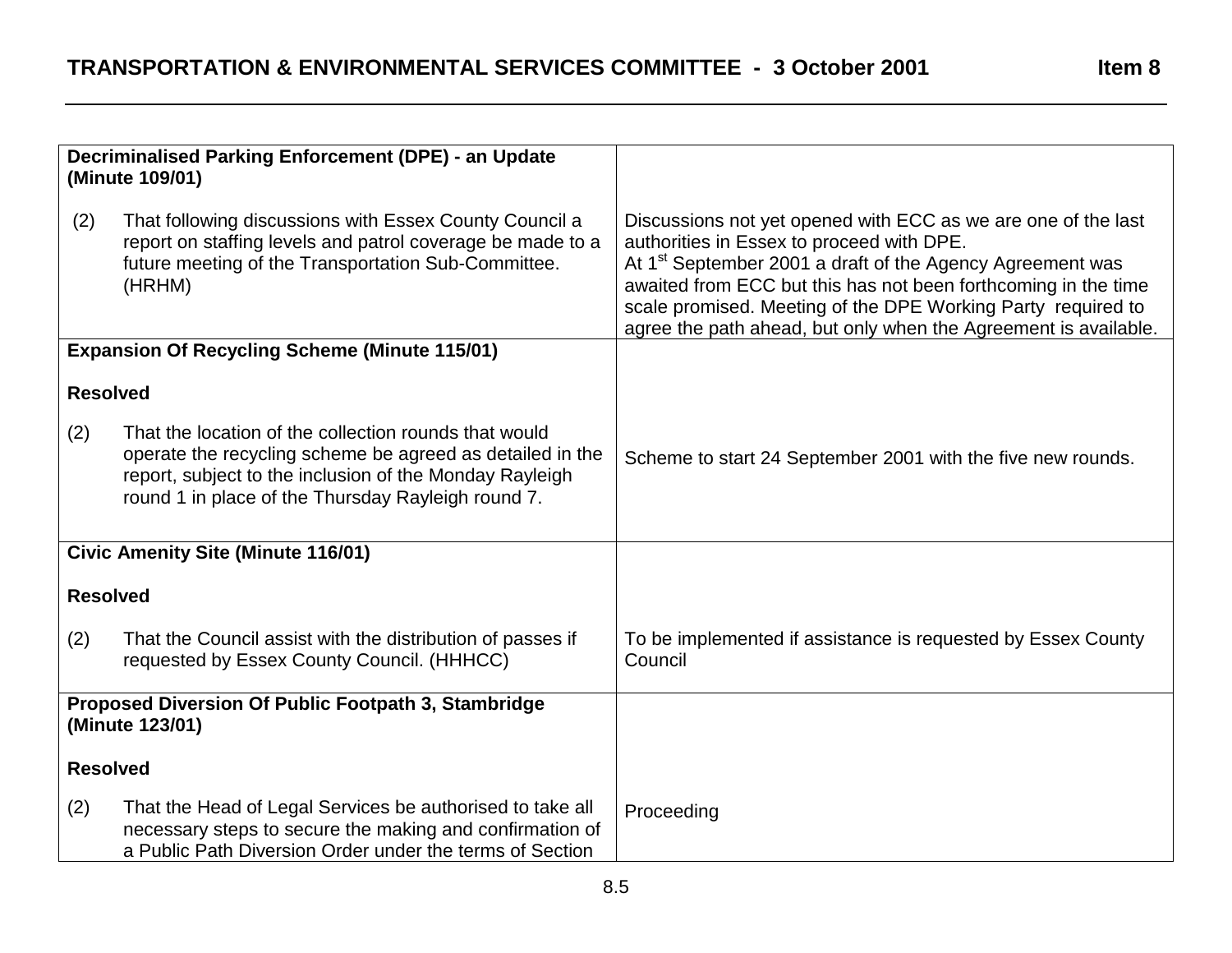|                                                                                                        | 119 of the Highways Act 1980. (HLS)                                                                                                                                                                                                |                      |
|--------------------------------------------------------------------------------------------------------|------------------------------------------------------------------------------------------------------------------------------------------------------------------------------------------------------------------------------------|----------------------|
|                                                                                                        | Proposed Diversion Of Public Footpath 9, Hullbridge (Minute                                                                                                                                                                        |                      |
| 124/01)                                                                                                |                                                                                                                                                                                                                                    |                      |
|                                                                                                        |                                                                                                                                                                                                                                    |                      |
| <b>Resolved</b>                                                                                        |                                                                                                                                                                                                                                    |                      |
| (2)                                                                                                    | The Head of Legal Services be authorised to take all<br>necessary steps to secure the making and confirmation of<br>a Public Path Diversion Order under the terms of Section<br>257 of the Town & Country Planning Act 1990. (HPS) | Proceeding           |
|                                                                                                        | <b>Change of Membership to Working Groups (Minute 226/01)</b>                                                                                                                                                                      |                      |
| <b>Resolved</b>                                                                                        |                                                                                                                                                                                                                                    |                      |
| (1)                                                                                                    | That CIIr T G Cutmore replace CIIr C C Langlands as a<br>member of the Hockley Town Centre Working Group.                                                                                                                          | Implemented          |
| (2)                                                                                                    | That Cllr R E Vingoe replace Cllr R S Allen as Chairman<br>of the Decriminalisation of Parking Enforcement Working<br>Group. (HAMS)                                                                                                | Implemented          |
| Rural And Urban Bus Challenge Funds 2001 (Minute 228/01)                                               |                                                                                                                                                                                                                                    |                      |
| <b>Resolved</b>                                                                                        |                                                                                                                                                                                                                                    |                      |
| That a bid be submitted for a rural bus to provide a link between<br>Wallasea and Battlesbridge. (HPS) |                                                                                                                                                                                                                                    | <b>Bid submitted</b> |
| Minute 106 - Recommendations from the Stambridge                                                       |                                                                                                                                                                                                                                    |                      |
| Sewage Treatment Works Working Group (Minute 229/01)                                                   |                                                                                                                                                                                                                                    |                      |
| <b>Resolved</b>                                                                                        |                                                                                                                                                                                                                                    |                      |
|                                                                                                        | That a report on the status of the Stambridge Sewage Treatment                                                                                                                                                                     | Implemented          |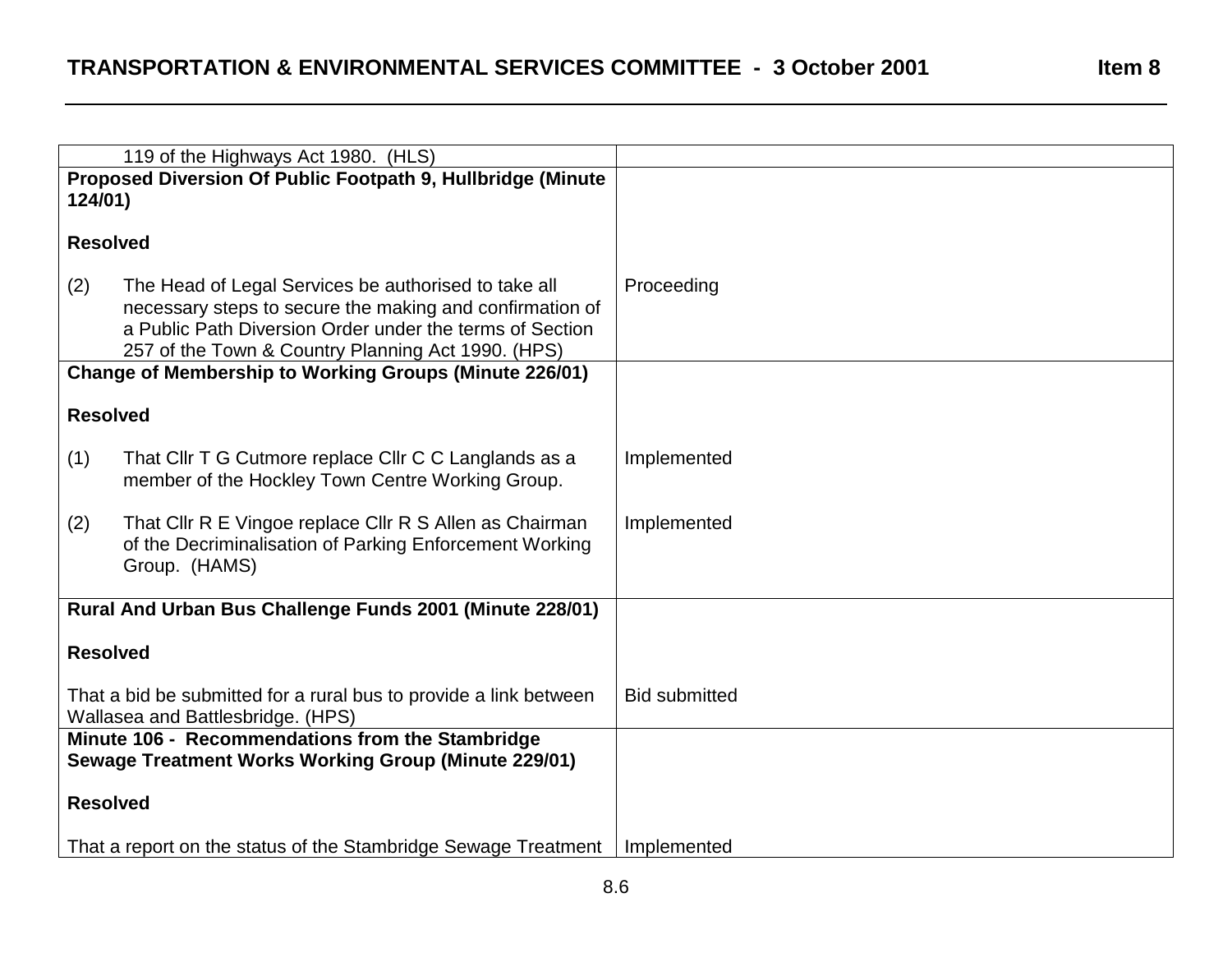|                                                                                                                                                   | Works be prepared for a future meeting of Transportation &<br><b>Environmental Services or Planning Services Committee.</b>                                                                                                                |                                                                             |
|---------------------------------------------------------------------------------------------------------------------------------------------------|--------------------------------------------------------------------------------------------------------------------------------------------------------------------------------------------------------------------------------------------|-----------------------------------------------------------------------------|
| (HHHCC)                                                                                                                                           |                                                                                                                                                                                                                                            |                                                                             |
|                                                                                                                                                   | Minute 107 - Future Waste Strategy (Minute 229/01)                                                                                                                                                                                         |                                                                             |
| <b>Resolved</b>                                                                                                                                   |                                                                                                                                                                                                                                            |                                                                             |
| (1)                                                                                                                                               | That the Essex County Council be advised that this<br>Council would wish to participate in the new Waste<br>Management Contract in accordance with the<br>development of option 5 in order to continue our current<br>method of operation. | Letter sent to ECC                                                          |
| (2)                                                                                                                                               | That progress updates be included in Rochford District<br>Matters.                                                                                                                                                                         | Ongoing                                                                     |
| (3)                                                                                                                                               | That the issue of sources of funding for recycling targets<br>beyond 2004 be addressed through the Local Government<br>Association. (CD(F&ES))                                                                                             | Letter sent to LGA                                                          |
| Minute 112 - Rochford Economic Audit (Minute 229/01)                                                                                              |                                                                                                                                                                                                                                            |                                                                             |
| <b>Resolved</b>                                                                                                                                   |                                                                                                                                                                                                                                            |                                                                             |
| That the Rochford Economic Audit document be considered in<br>the context of the Economic Development Strategy and the Draft<br>Local Plan. (HPS) |                                                                                                                                                                                                                                            | Ongoing. Awaiting the recruitment of a new Economic<br>Development Officer. |
| Minute 113 - Planning Policy Guidance Note 17 - Sport,<br>Open Space and Recreation - Consultation (Minute 229/01)                                |                                                                                                                                                                                                                                            |                                                                             |
| <b>Resolved</b>                                                                                                                                   |                                                                                                                                                                                                                                            |                                                                             |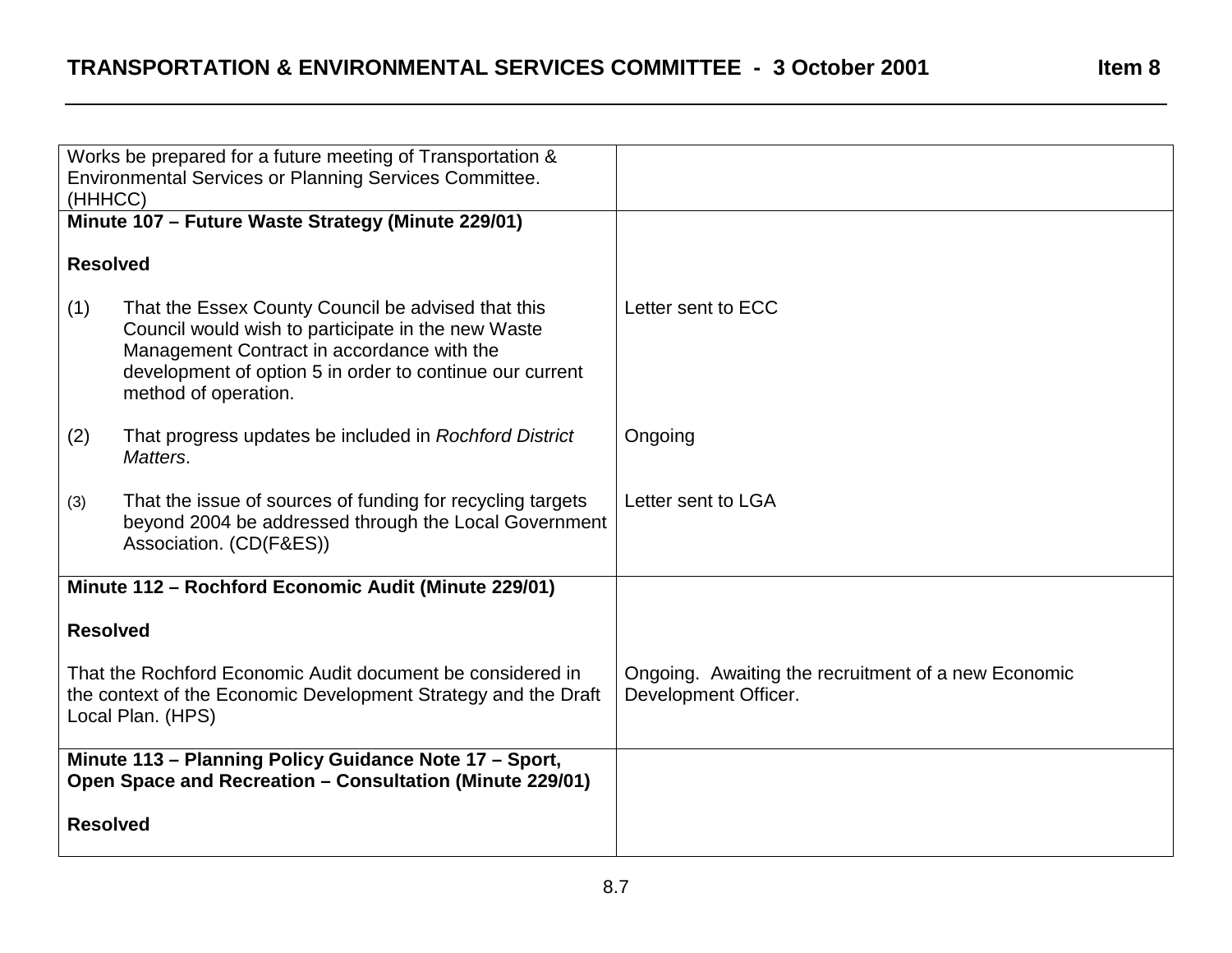| That, subject to the inclusion of the additional comments detailed                                        | Actioned                                                 |
|-----------------------------------------------------------------------------------------------------------|----------------------------------------------------------|
| in the minute preamble, this report forms the basis of the                                                |                                                          |
| Council's response to the consultation on the revisions to                                                |                                                          |
| <b>PPG17. (HPS)</b>                                                                                       |                                                          |
| Minute 114 - Rochford District Replacement Local Plan -<br><b>Telecommunication Masts (Minute 229/01)</b> |                                                          |
| <b>Resolved</b>                                                                                           |                                                          |
| That, subject to the inclusion of the additional comments detailed                                        | Ongoing                                                  |
| in the minute preamble, a revised policy on telecommunications                                            |                                                          |
| masts be prepared for inclusion in the replacement Local Plan                                             |                                                          |
| that seeks to control the provision of masts and intensification of                                       |                                                          |
| base stations within close proximity to residential areas or school                                       |                                                          |
| premises. (HPS)                                                                                           |                                                          |
| Minute 169 - Road Safety - School Pedestrian Crossings<br>(Minute 229/01)                                 |                                                          |
| <b>Resolved</b>                                                                                           |                                                          |
| That, if the remaining balance of £26,200 cannot be used for the                                          | A survey and feasibility study to be conducted by County |
| provision of a crossing outside the school at Love Lane,                                                  | Highways.                                                |
| Rayleigh, it be transferred to the District Council's Community                                           |                                                          |
| Safety Budget. (Highways)                                                                                 |                                                          |
| Minute 170 - 'Bar-N-Bus' Vehicle at Websters Way Car Park,                                                |                                                          |
| Rayleigh (Minute 229/01)                                                                                  |                                                          |
|                                                                                                           |                                                          |
| <b>Resolved</b>                                                                                           |                                                          |
|                                                                                                           |                                                          |
| (1)<br>That permission be granted for the 'Bar-N-Bus' vehicle to                                          |                                                          |
| continue to park in Websters Way car park on Thursday                                                     |                                                          |
| evenings for an indefinite period.                                                                        |                                                          |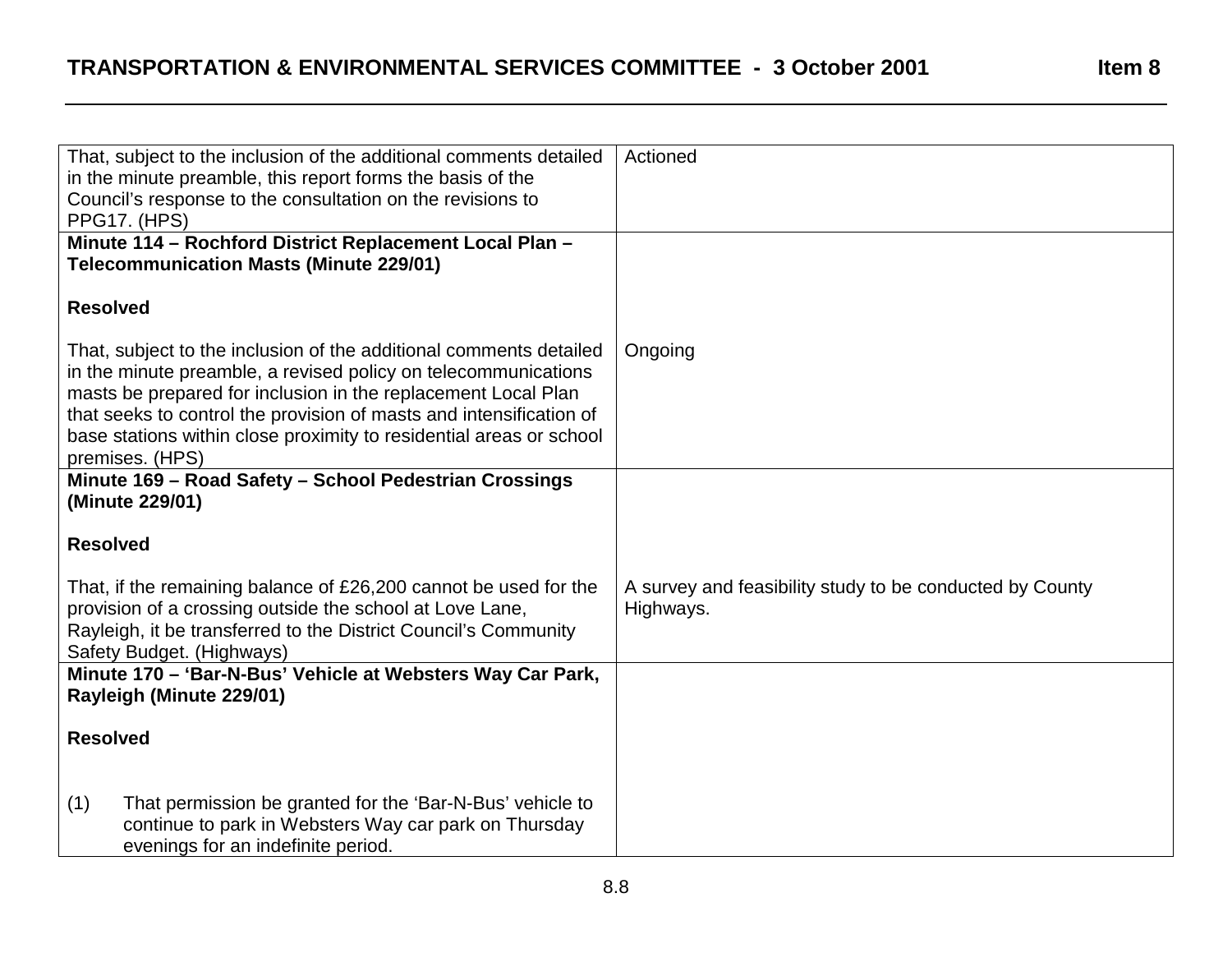| (2)                                                                                  | That Officers periodically consult with the Trust and the<br>Police to monitor the effectiveness of this initiative.      |                                                                                  |
|--------------------------------------------------------------------------------------|---------------------------------------------------------------------------------------------------------------------------|----------------------------------------------------------------------------------|
| (3)                                                                                  | That six-monthly reports be made to the Transportation<br>Sub-Committee. (HRHM)                                           | First of these reports to go to Transportation Sub Committee in<br>the new year. |
|                                                                                      | Minute 171 - Hackney Carriage Rank - Golden Cross<br>Parade, Rochford (Minute 229/01)                                     |                                                                                  |
| <b>Resolved</b>                                                                      |                                                                                                                           |                                                                                  |
| (1)                                                                                  | That the proposal for the revised Hackney Carriage Rank<br>at Golden Cross Parade as set out in the report be<br>adopted. |                                                                                  |
| (2)                                                                                  | That the proposals be advertised in a newspaper<br>circulating in the District and objections be invited.<br>(HRHM)       | Implemented                                                                      |
|                                                                                      | Minute 172 - Hackney Carriage Tariff Review (Minute 229/01)                                                               |                                                                                  |
| <b>Resolved</b>                                                                      |                                                                                                                           |                                                                                  |
|                                                                                      | That the terms of reference of the Taxi Licensing Working Group<br>be widened to include taxi fares. (HRHM)               | Implemented                                                                      |
|                                                                                      | Junction Improvements A129 London Road/Down Hall<br>Road/Creswick Avenue, Rayleigh (Minute 231/01)                        |                                                                                  |
| <b>Resolved</b>                                                                      |                                                                                                                           |                                                                                  |
| That, subject to advice from Safety Audit, the following options<br>be implemented:- |                                                                                                                           |                                                                                  |
|                                                                                      |                                                                                                                           |                                                                                  |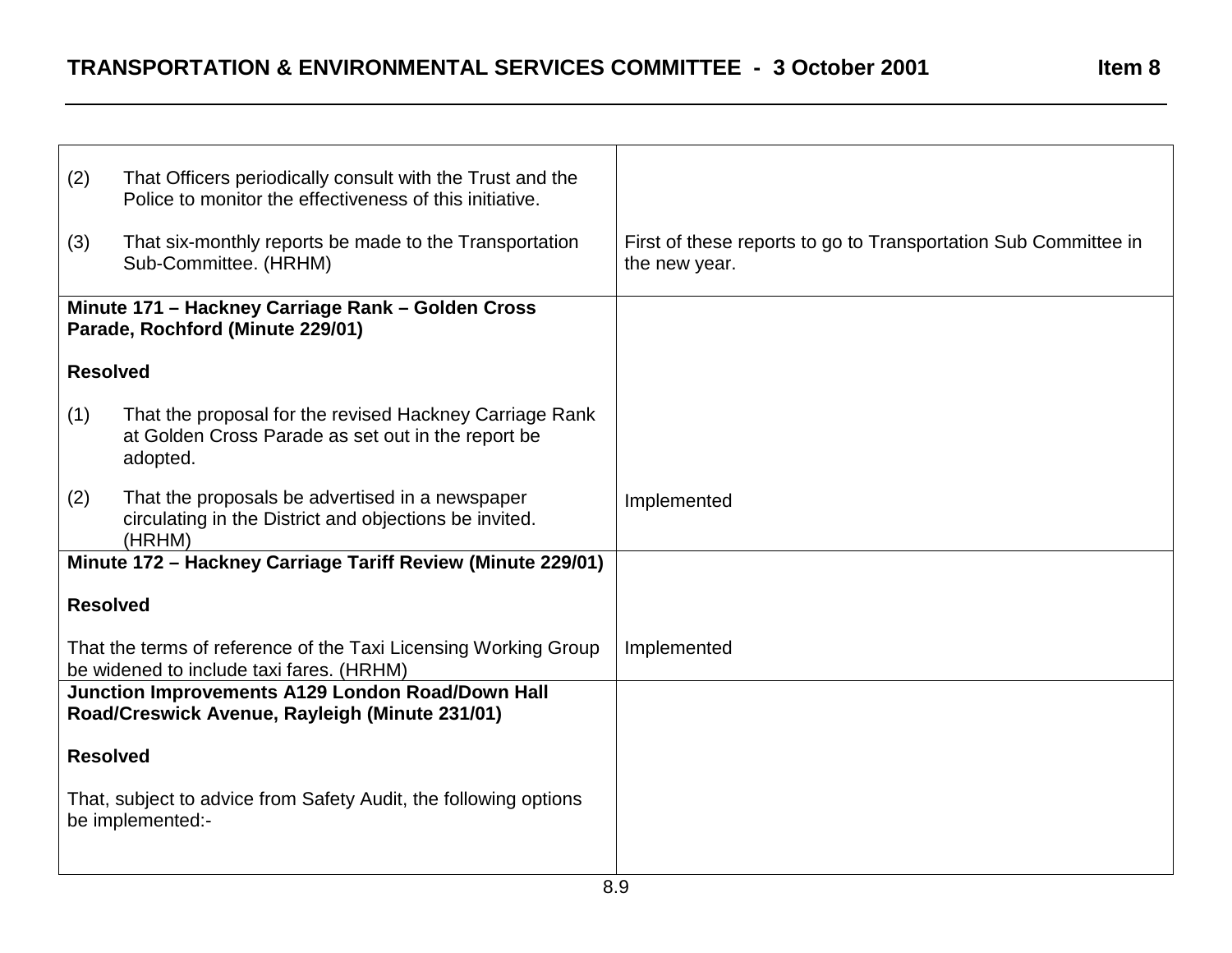| $\bullet$<br>$\bullet$ | Upgrade existing "Zebra" crossing in the vicinity of the<br>junction to a "Puffin".<br>Highlight "Keep Clear" markings.<br>Minor Carriageway realignment in Down Hall Road.<br>Mark out "right turn" lane. (Area Highways)                                                            | Currently being processed; to be implemented during this<br>financial year.                                         |
|------------------------|---------------------------------------------------------------------------------------------------------------------------------------------------------------------------------------------------------------------------------------------------------------------------------------|---------------------------------------------------------------------------------------------------------------------|
|                        | <b>Civic Amenity Sites (Minute 232/01)</b>                                                                                                                                                                                                                                            |                                                                                                                     |
| <b>Resolved</b>        |                                                                                                                                                                                                                                                                                       |                                                                                                                     |
| (1)                    | That further progress reports be made.                                                                                                                                                                                                                                                | A further report will be made following a meeting with Southend<br>on Sea Borough Council and Essex County Council. |
| (2)                    | That Essex County Council be advised that in the event of<br>a scheme being agreed which would allow access for<br>Rochford residents to use the Southend civic amenity<br>sites at no charge, this Council would wish all residents of<br>the District to be included in the scheme. | ECC have been advised of the Council's resolution.                                                                  |
| (3)                    | That when arrangements for a Member level meeting are<br>made, this Council's representatives be Group Leaders, or<br>their nominees, and the Chairman of Transportation &<br>Environmental Services Committee. (HHHCC)                                                               | Arrangements for the meeting are being discussed.                                                                   |
|                        | <b>Contaminated Land Strategy (Minute 233/01)</b>                                                                                                                                                                                                                                     |                                                                                                                     |
| <b>Resolved</b>        |                                                                                                                                                                                                                                                                                       |                                                                                                                     |
| (1)                    | That the Statutory Contaminated Land Strategy be<br>formally adopted and published by the Council.                                                                                                                                                                                    | Completed.                                                                                                          |
| (2)                    | That further consideration be given to the long term<br>resource implications of the contaminated land regime in<br>due course. (HHHCC)                                                                                                                                               | Report being planned for T&ES, 28 November 2001                                                                     |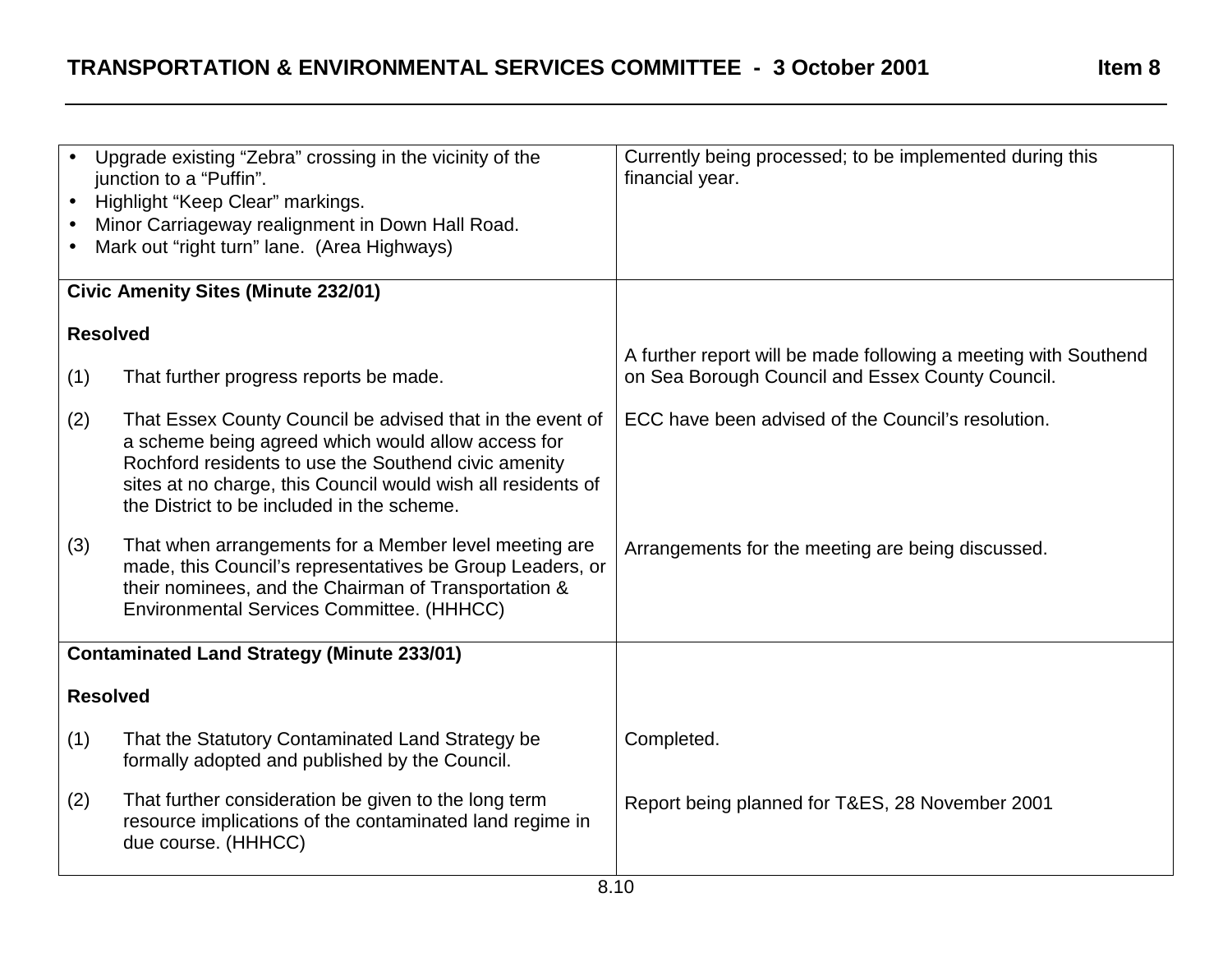|                 | <b>Hockley Town Centre Enhancements (Minute 234/01)</b>                                                                                                                         |                                                                    |
|-----------------|---------------------------------------------------------------------------------------------------------------------------------------------------------------------------------|--------------------------------------------------------------------|
| <b>Resolved</b> |                                                                                                                                                                                 |                                                                    |
| (1)             | That the design for the Hockley Town Centre<br>Improvement Scheme be agreed and Essex County<br>Council instructed to proceed with the design of the<br>scheme.                 | Scheme agreed. ECC contractor proceeding with design.              |
| (2)             | That a report be made to this Committee with a fully<br>costed design for the scheme.                                                                                           | Awaiting completion of design.                                     |
| (3)             | That authority be delegated to the Head of Planning<br>Services, in consultation with the Working Group, to<br>conclude any final minor aesthetic considerations.<br>(CD(F&ES)) | Implemented                                                        |
| 235/01)         | Hullbridge Village Centre Improvement Scheme (Minute                                                                                                                            |                                                                    |
| <b>Resolved</b> |                                                                                                                                                                                 |                                                                    |
| (1)             | That the design for the Hullbridge Village improvement<br>scheme be agreed.                                                                                                     | Scheme agreed.                                                     |
| (2)             | That the proposed resurfacing works to the shop frontages<br>be agreed to be carried out at the expense of the Council.                                                         | Further discussions to take place once scheme design<br>completed. |
| (3)             | That Essex County Council be instructed to proceed with<br>the design of the scheme.                                                                                            | ECC contractor proceeding with design.                             |
| (4)             | That a report be made to this Committee with a fully<br>costed design for the scheme once prepared by the<br>County Council.                                                    | Awaiting completion of design.                                     |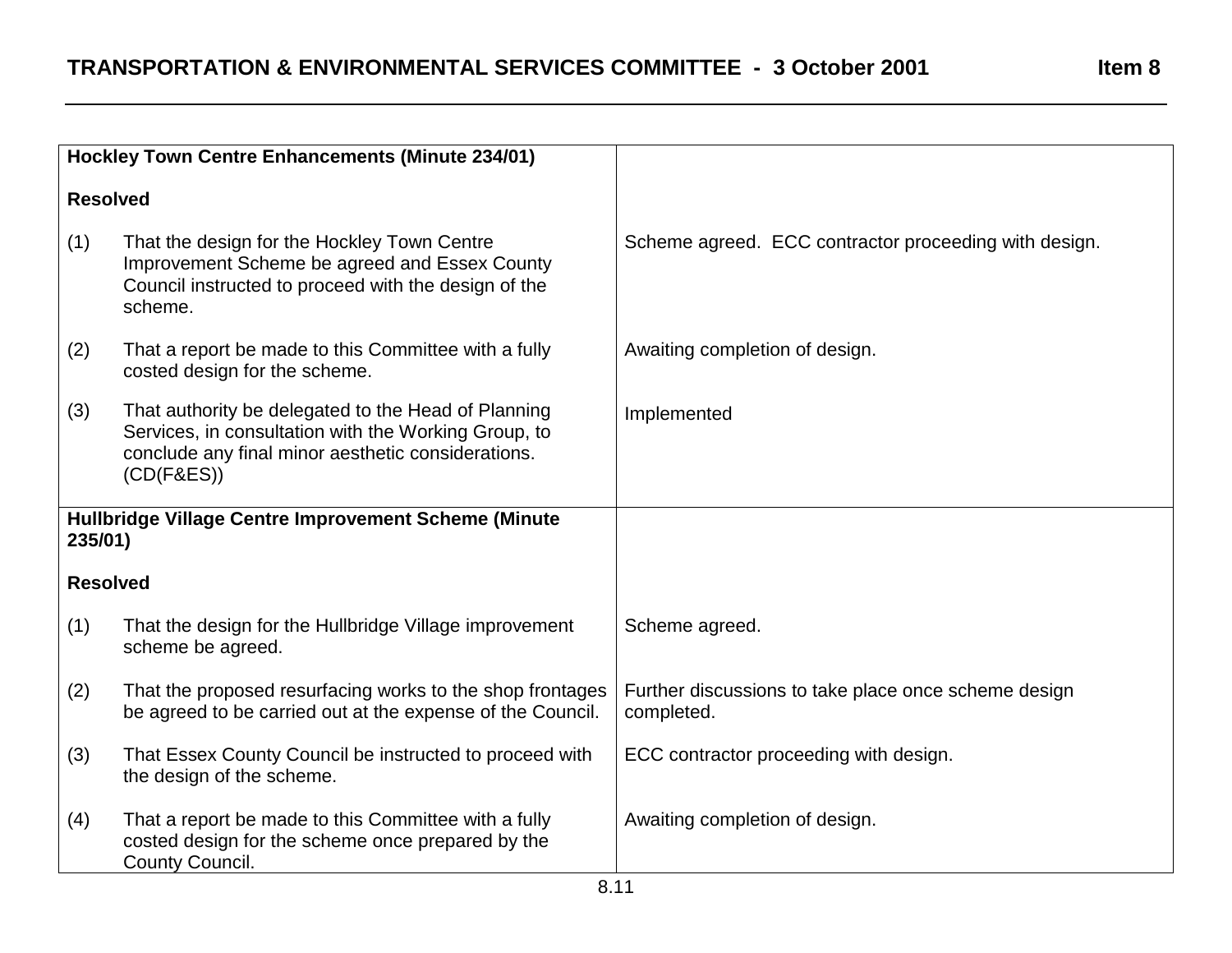| (5)                                                                                                                                                                                 | That authority be delegated to the Head of Planning<br>Services, in consultation with the Working Group, to<br>conclude any final minor aesthetic considerations.<br>$(CD(F\&ES))$                | Implemented                                                                                                                            |
|-------------------------------------------------------------------------------------------------------------------------------------------------------------------------------------|---------------------------------------------------------------------------------------------------------------------------------------------------------------------------------------------------|----------------------------------------------------------------------------------------------------------------------------------------|
|                                                                                                                                                                                     | <b>Floral Decorations (Minute 236/01)</b>                                                                                                                                                         |                                                                                                                                        |
| <b>Resolved</b>                                                                                                                                                                     |                                                                                                                                                                                                   |                                                                                                                                        |
| That all funding bids for floral decorations, including those from<br>Chambers of Trade, should be deferred and referred to the<br>Finance & General Purposes Committee. (CD(F&ES)) |                                                                                                                                                                                                   | Reported to F&GP on 12/7/01, referred to Full Council on<br>24/7/01. Town Council and Chambers of Trade notified of<br>decisions made. |
| 237/01)                                                                                                                                                                             | <b>Rochford Town Centre Enhancement Scheme (Minute</b>                                                                                                                                            |                                                                                                                                        |
| <b>Resolved</b>                                                                                                                                                                     |                                                                                                                                                                                                   |                                                                                                                                        |
| (1)                                                                                                                                                                                 | That this report should be deferred, for further consultation<br>with Rochford Parish Council, Rochford Chamber of Trade<br>and Rochford Hundred Amenities Society.                               | Actioned                                                                                                                               |
| (2)                                                                                                                                                                                 | That a meeting of the Rochford Town Centre Working be<br>convened to consider the outcome of these further<br>consultations and to report back to this committee or a<br>meeting of Full Council. | Actioned                                                                                                                               |
| (3)                                                                                                                                                                                 | That a study be undertaken to analyse car parking in the<br>Market Square, to be considered by the Working Group.                                                                                 | Actioned                                                                                                                               |
| (4)                                                                                                                                                                                 | That work be undertaken on the potential loss of parking<br>spaces in the square and in Back Lane, to be considered<br>by the Working Group.                                                      | Actioned                                                                                                                               |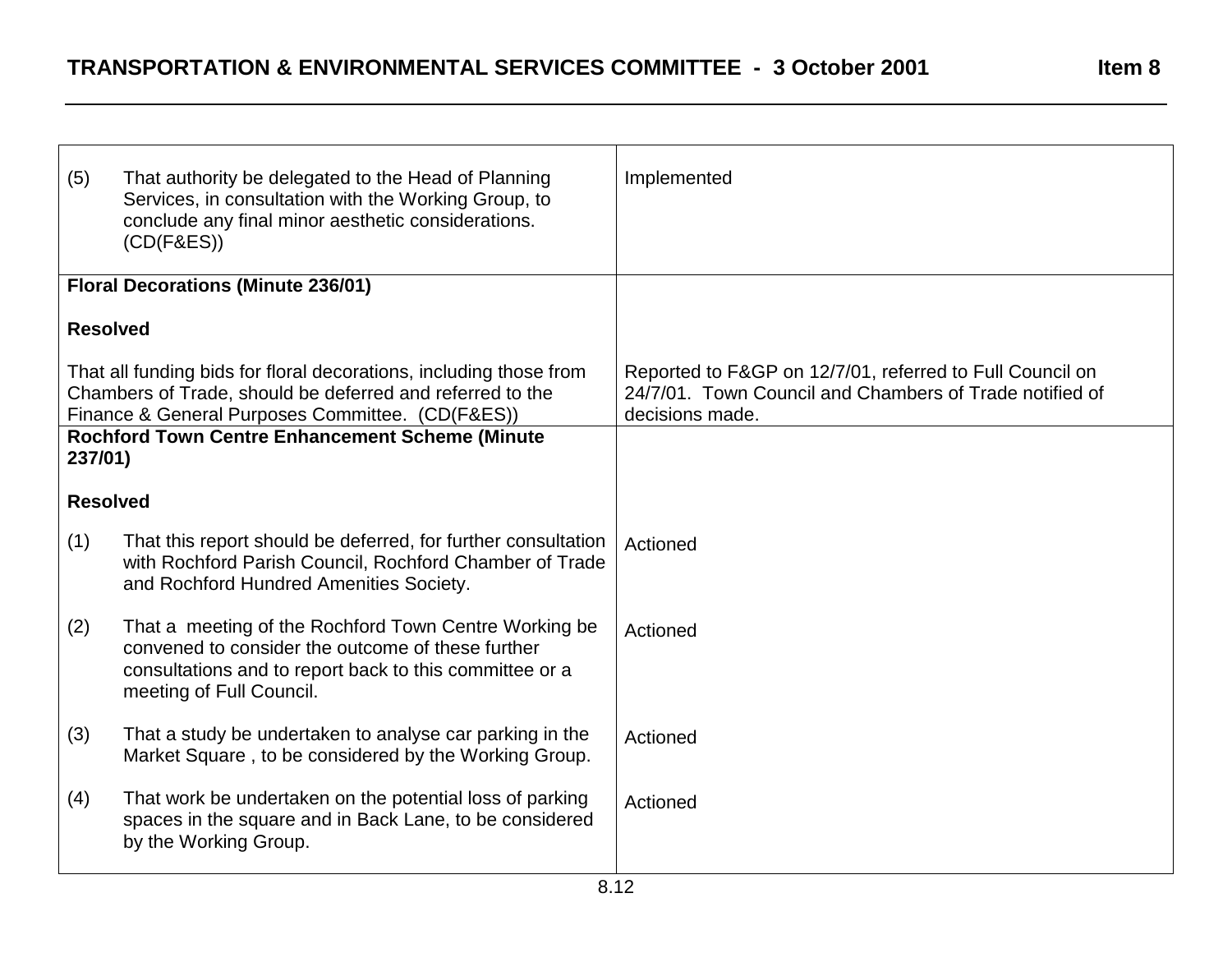## **TRANSPORTATION & ENVIRONMENTAL SERVICES COMMITTEE - 3 October 2001 Item 8**

| (5)                                                                            | That the Working Group considers bus routes, in<br>consultation with Arriva. (HPS)                                                                                                                                            | Ongoing  |
|--------------------------------------------------------------------------------|-------------------------------------------------------------------------------------------------------------------------------------------------------------------------------------------------------------------------------|----------|
| <b>Pavement Permissions (Minute 239/01)</b>                                    |                                                                                                                                                                                                                               |          |
| <b>Resolved</b>                                                                |                                                                                                                                                                                                                               |          |
| (1)                                                                            | That complaints about "A" boards and articles places on<br>the pavement be referred to the Highway Authority with a<br>request that they enforce where they consider that there is<br>a hazard or obstruction.                | Actioned |
| (2)                                                                            | That the Pavement Permission provisions should only<br>apply to applications for permission from catering<br>establishments to site tables or chairs and associated<br>furniture for the consumption of refreshments. (HHHCC) | Actioned |
| (3)                                                                            | That a further meeting of the Rayleigh Town Centre<br>Forum should be arranged. (HPS)                                                                                                                                         | Actioned |
| Southend Borough Replacment Local Plan Issues Report<br>(Minute 240/01)        |                                                                                                                                                                                                                               |          |
| <b>Resolved</b>                                                                |                                                                                                                                                                                                                               |          |
| That the Borough Council be informed that this Council's key<br>concerns are:- |                                                                                                                                                                                                                               | Actioned |
| $\bullet$                                                                      | The need for an up to date Housing Needs Survey to<br>inform affordable housing provision                                                                                                                                     |          |
| $\bullet$<br>$\bullet$                                                         | The impact of major employment land at Fossets Farm<br>and Shoeburyness on traffic in South East Essex<br>That there should not be a ring road. (HPS).                                                                        |          |